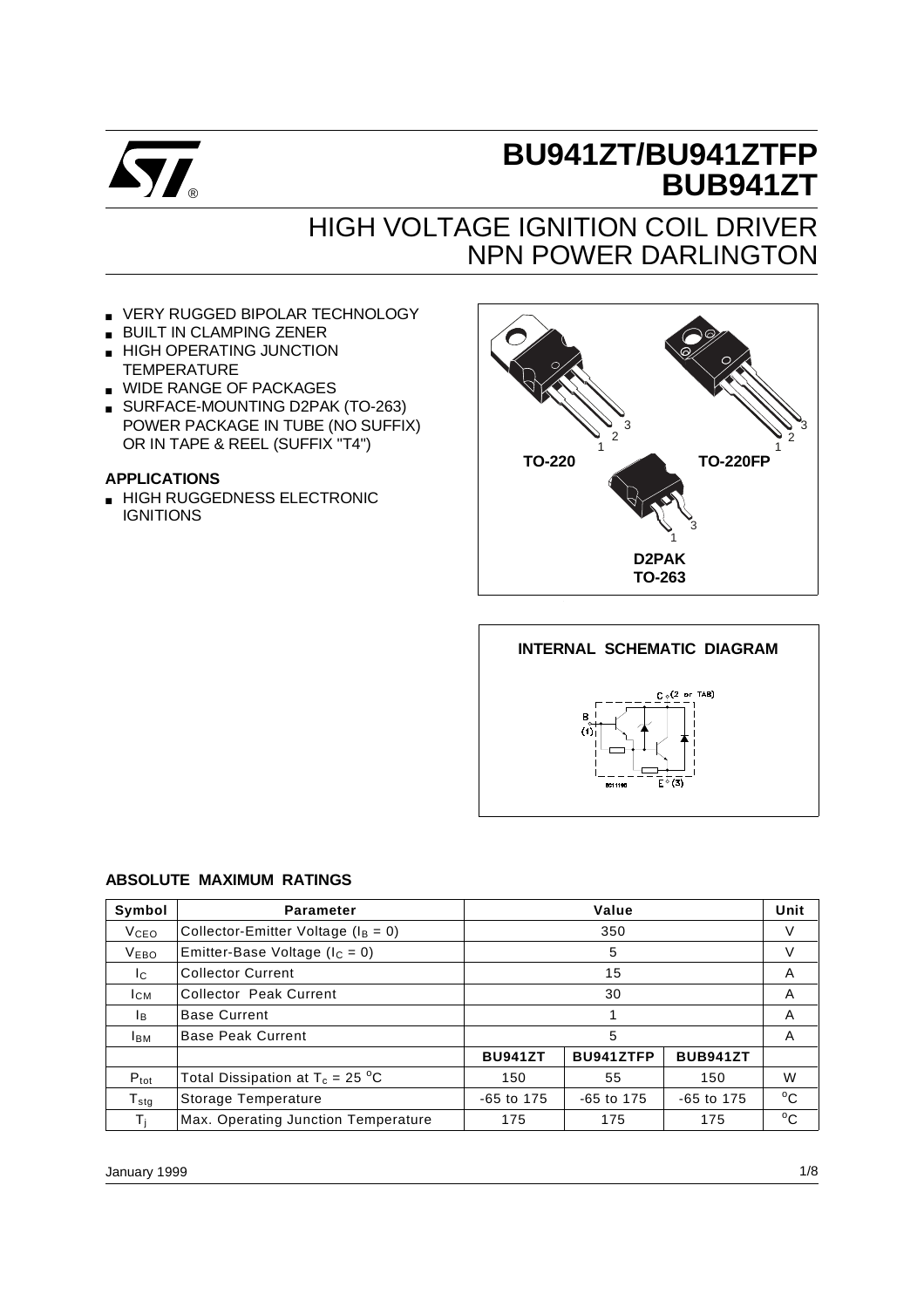#### **THERMAL DATA**

|                       |                                  |     | TO-220<br>D <sub>2</sub> PAK | <b>TO-220FP</b> |                |
|-----------------------|----------------------------------|-----|------------------------------|-----------------|----------------|
| R <sub>thi-case</sub> | Thermal Resistance Junction-case | Max |                              | ، ،             | $^{\circ}$ C/W |

### **ELECTRICAL CHARACTERISTICS**  $(T_{\text{case}} = 25 \text{ °C}$  unless otherwise specified)

| Symbol                 | <b>Parameter</b>                                                          | <b>Test Conditions</b>                                                                                                | Min. | Typ.      | Max.       | Unit             |
|------------------------|---------------------------------------------------------------------------|-----------------------------------------------------------------------------------------------------------------------|------|-----------|------------|------------------|
| I <sub>CEO</sub>       | Collector Cut-off<br>Current $(I_B = 0)$                                  | $V_{CF} = 300 V$<br>$V_{CE} = 300 \text{ V}$ T <sub>i</sub> = 125 <sup>o</sup> C                                      |      |           | 100<br>0.5 | μA<br>mA         |
| <b>LEBO</b>            | Emitter Cut-off Current $V_{FB} = 5 V$<br>$(I_C = 0)$                     |                                                                                                                       |      |           | 20         | mA               |
| $V_{CL}$ *             | Clamping Voltage                                                          | $IC = 100 mA$                                                                                                         | 350  |           | 500        | $\vee$           |
| $VCE(sat)$ *           | Collector-Emitter<br><b>Saturation Voltage</b>                            | $I_C = 8$ A $I_B = 100$ mA<br>$I_C = 10 A$<br>$I_B = 250$ mA                                                          |      |           | 1.8<br>1.8 | $\vee$<br>$\vee$ |
| $VBE(sat)*$            | Base-Emitter<br><b>Saturation Voltage</b>                                 | $I_c = 8$ A $I_B = 100$ mA<br>$I_C = 10 A$ $I_B = 250 mA$                                                             |      |           | 2.2<br>2.5 | $\vee$<br>V      |
| $h_{FE}$               | <b>DC Current Gain</b>                                                    | $I_C = 5 A$ $V_{CE} = 10 V$                                                                                           | 300  |           |            |                  |
| VF                     | Diode Forward Voltage                                                     | $I_F = 10 A$                                                                                                          |      |           | 2.5        | V                |
|                        | <b>Functional Test</b><br>(see fig. 1)                                    | $V_{CC} = 24 V L = 7 mH$                                                                                              | 10   |           |            | A                |
| $t_{\rm s}$<br>$t_{f}$ | <b>INDUCTIVE LOAD</b><br>Storage Time<br><b>Fall Time</b><br>(see fig. 3) | $V_{CC}$ = 12 V L= 7 mH $V_{clamp}$ = 300V<br>$I_C = 7$ A $I_B = 70$ mA<br>$V_{BE} = 0$ R <sub>BE</sub> = 47 $\Omega$ |      | 15<br>0.5 |            | μs<br>μs         |

∗ Pulsed: Pulse duration = 300 µs, duty cycle 1.5 %

Safe Operating Area **DC Current Gain** 

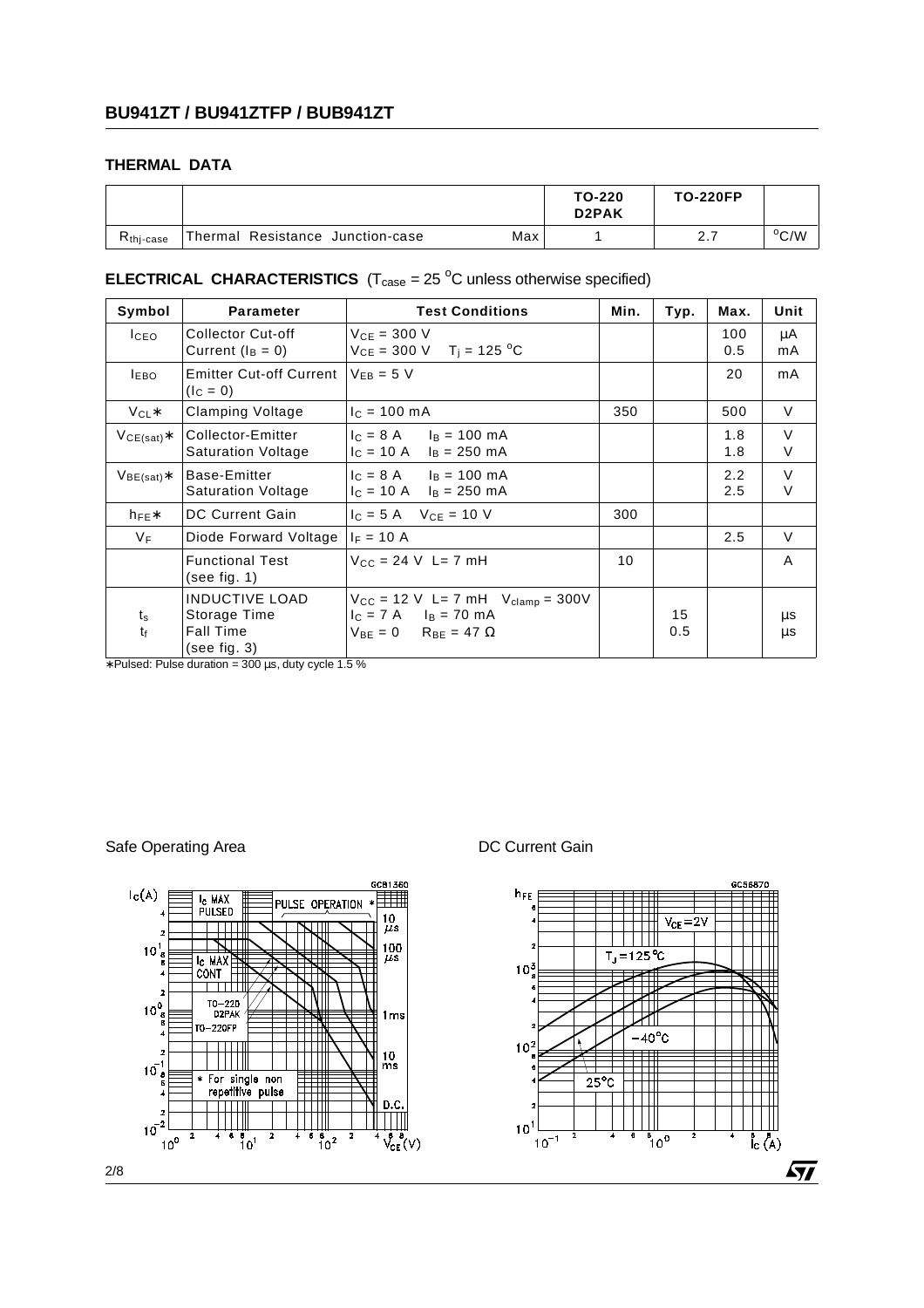#### DC Current Gain



Collector-emitter Saturation Voltage



Base-emitter Saturation Voltage



Collector-emitter Saturation Voltage



Base-emitter Saturation Voltage



Collector-emitter Saturation Voltage

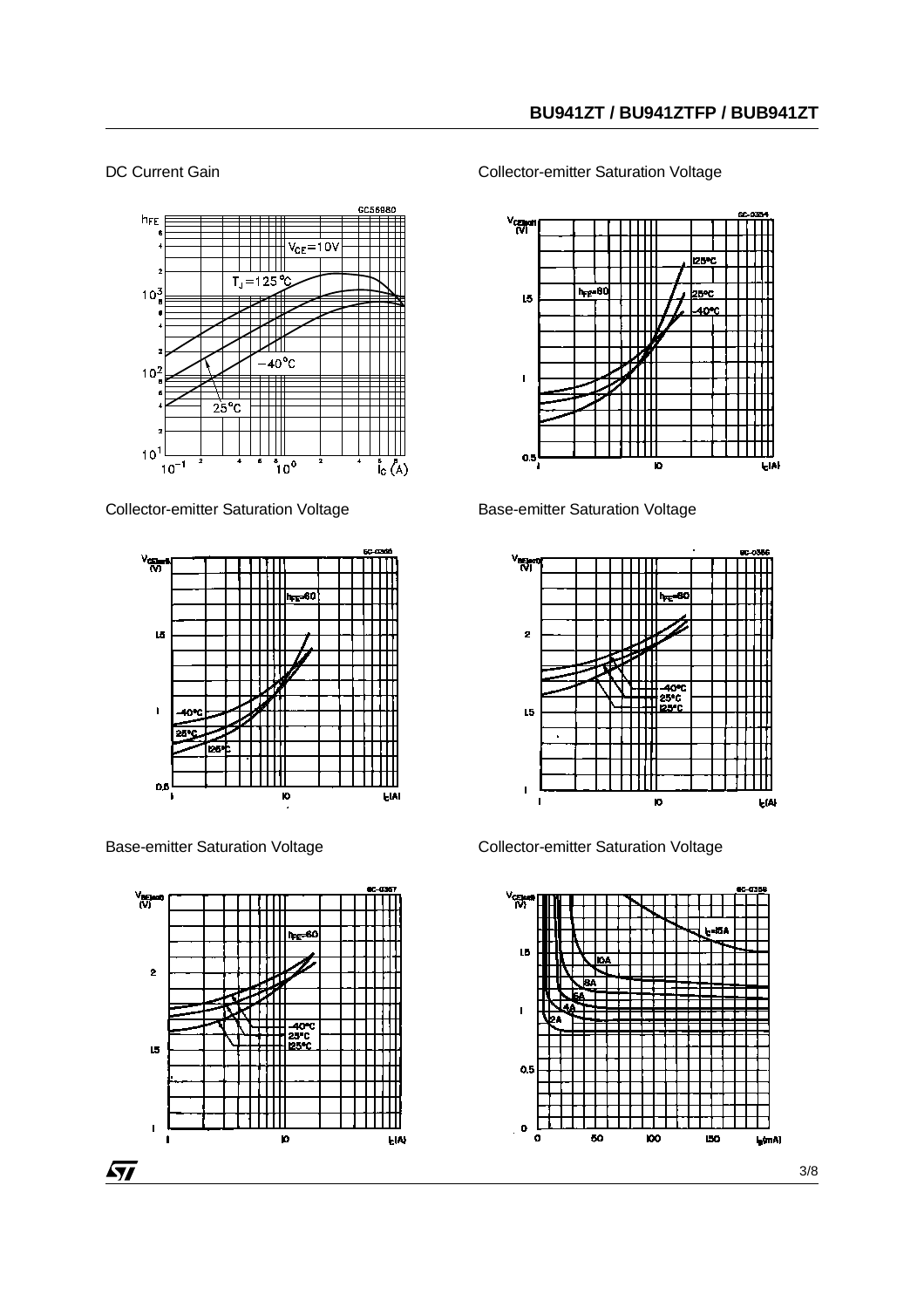

**FIGURE 3:** Switching Time Test Circuit



**FIGURE 1:** Functional Test Circuit **FIGURE 2:** Functional Test Waveforms



 $\sqrt{M}$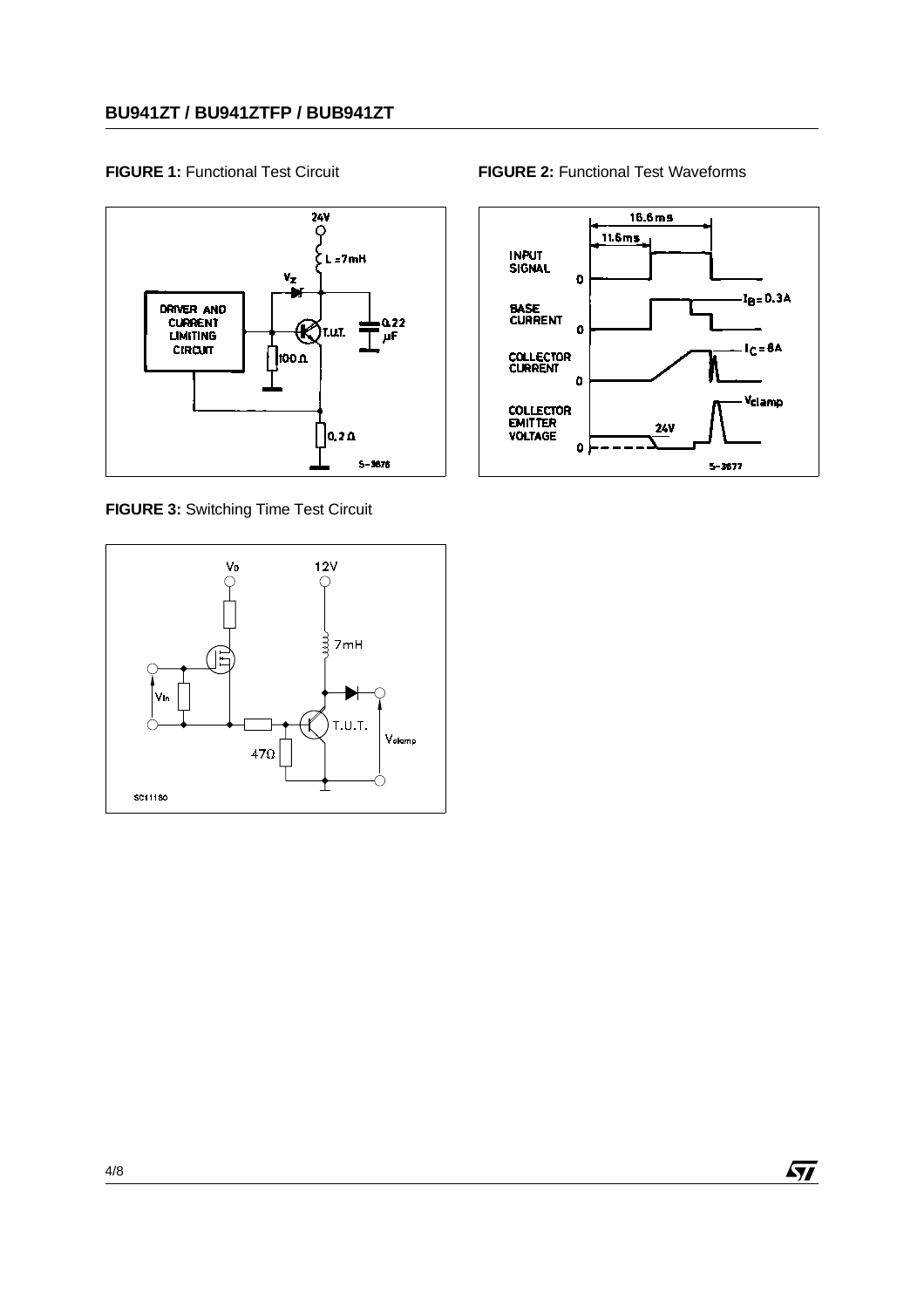| DIM.           | mm    |      |       | inch  |       |       |  |
|----------------|-------|------|-------|-------|-------|-------|--|
|                | MIN.  | TYP. | MAX.  | MIN.  | TYP.  | MAX.  |  |
| Α              | 4.40  |      | 4.60  | 0.173 |       | 0.181 |  |
| C              | 1.23  |      | 1.32  | 0.048 |       | 0.051 |  |
| D              | 2.40  |      | 2.72  | 0.094 |       | 0.107 |  |
| D <sub>1</sub> |       | 1.27 |       |       | 0.050 |       |  |
| E              | 0.49  |      | 0.70  | 0.019 |       | 0.027 |  |
| F              | 0.61  |      | 0.88  | 0.024 |       | 0.034 |  |
| F <sub>1</sub> | 1.14  |      | 1.70  | 0.044 |       | 0.067 |  |
| F <sub>2</sub> | 1.14  |      | 1.70  | 0.044 |       | 0.067 |  |
| G              | 4.95  |      | 5.15  | 0.194 |       | 0.203 |  |
| G <sub>1</sub> | 2.4   |      | 2.7   | 0.094 |       | 0.106 |  |
| H <sub>2</sub> | 10.0  |      | 10.40 | 0.393 |       | 0.409 |  |
| L2             |       | 16.4 |       |       | 0.645 |       |  |
| L4             | 13.0  |      | 14.0  | 0.511 |       | 0.551 |  |
| L <sub>5</sub> | 2.65  |      | 2.95  | 0.104 |       | 0.116 |  |
| L6             | 15.25 |      | 15.75 | 0.600 |       | 0.620 |  |
| L7             | 6.2   |      | 6.6   | 0.244 |       | 0.260 |  |
| L9             | 3.5   |      | 3.93  | 0.137 |       | 0.154 |  |
| DIA.           | 3.75  |      | 3.85  | 0.147 |       | 0.151 |  |

## **TO-220 MECHANICAL DATA**



5/8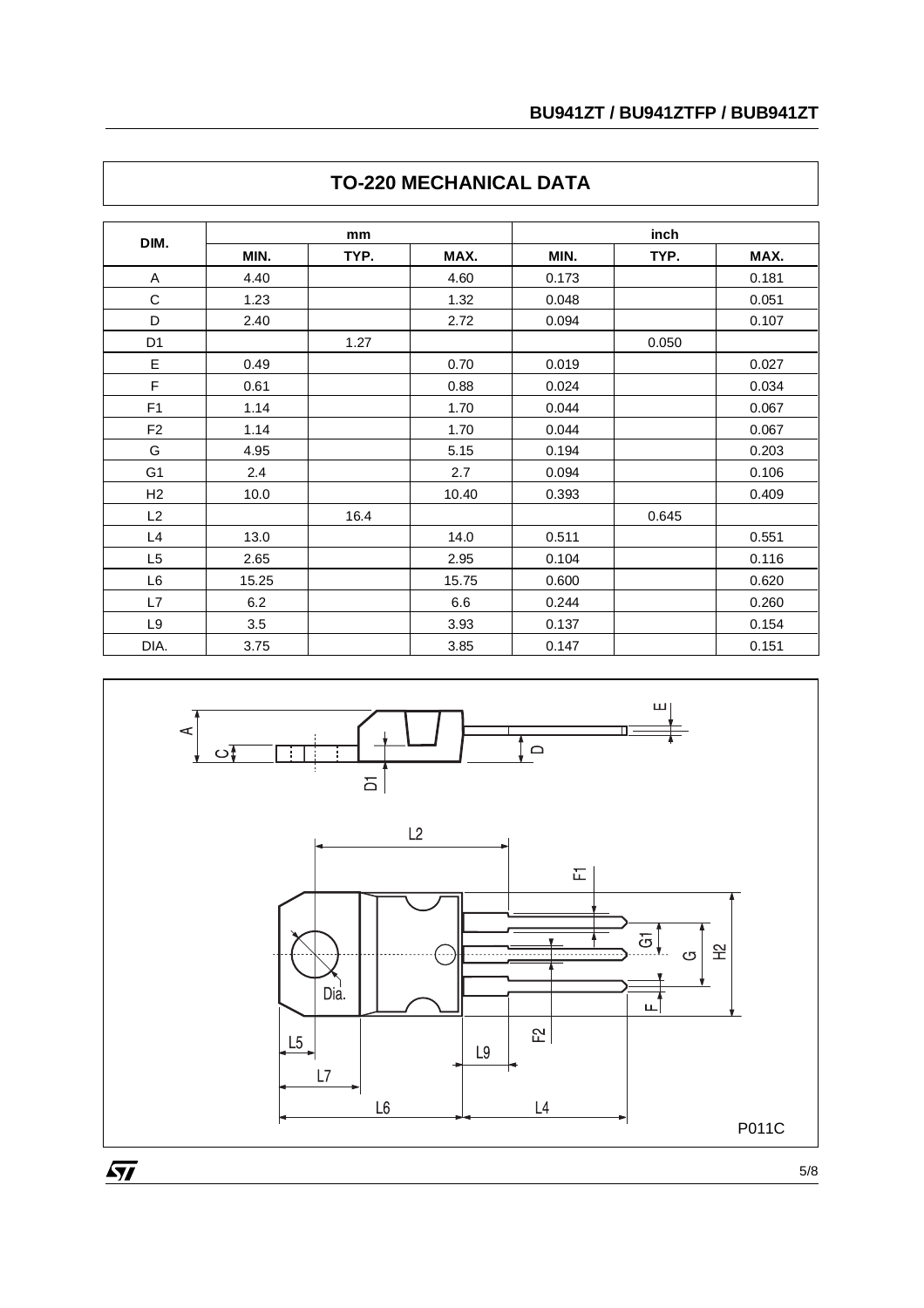### **BU941ZT / BU941ZTFP / BUB941ZT**

| DIM.           | mm   |      |      | inch  |       |       |  |
|----------------|------|------|------|-------|-------|-------|--|
|                | MIN. | TYP. | MAX. | MIN.  | TYP.  | MAX.  |  |
| A              | 4.4  |      | 4.6  | 0.173 |       | 0.181 |  |
| B              | 2.5  |      | 2.7  | 0.098 |       | 0.106 |  |
| D              | 2.5  |      | 2.75 | 0.098 |       | 0.108 |  |
| E              | 0.45 |      | 0.7  | 0.017 |       | 0.027 |  |
| $\mathsf{F}$   | 0.75 |      | 1    | 0.030 |       | 0.039 |  |
| F <sub>1</sub> | 1.15 |      | 1.7  | 0.045 |       | 0.067 |  |
| F <sub>2</sub> | 1.15 |      | 1.7  | 0.045 |       | 0.067 |  |
| G              | 4.95 |      | 5.2  | 0.195 |       | 0.204 |  |
| G <sub>1</sub> | 2.4  |      | 2.7  | 0.094 |       | 0.106 |  |
| H              | 10   |      | 10.4 | 0.393 |       | 0.409 |  |
| L2             |      | 16   |      |       | 0.630 |       |  |
| L3             | 28.6 |      | 30.6 | 1.126 |       | 1.204 |  |
| L4             | 9.8  |      | 10.6 | 0.385 |       | 0.417 |  |
| L6             | 15.9 |      | 16.4 | 0.626 |       | 0.645 |  |
| L7             | 9    |      | 9.3  | 0.354 |       | 0.366 |  |
| Ø              | 3    |      | 3.2  | 0.118 |       | 0.126 |  |

## **TO-220FP MECHANICAL DATA**



6/8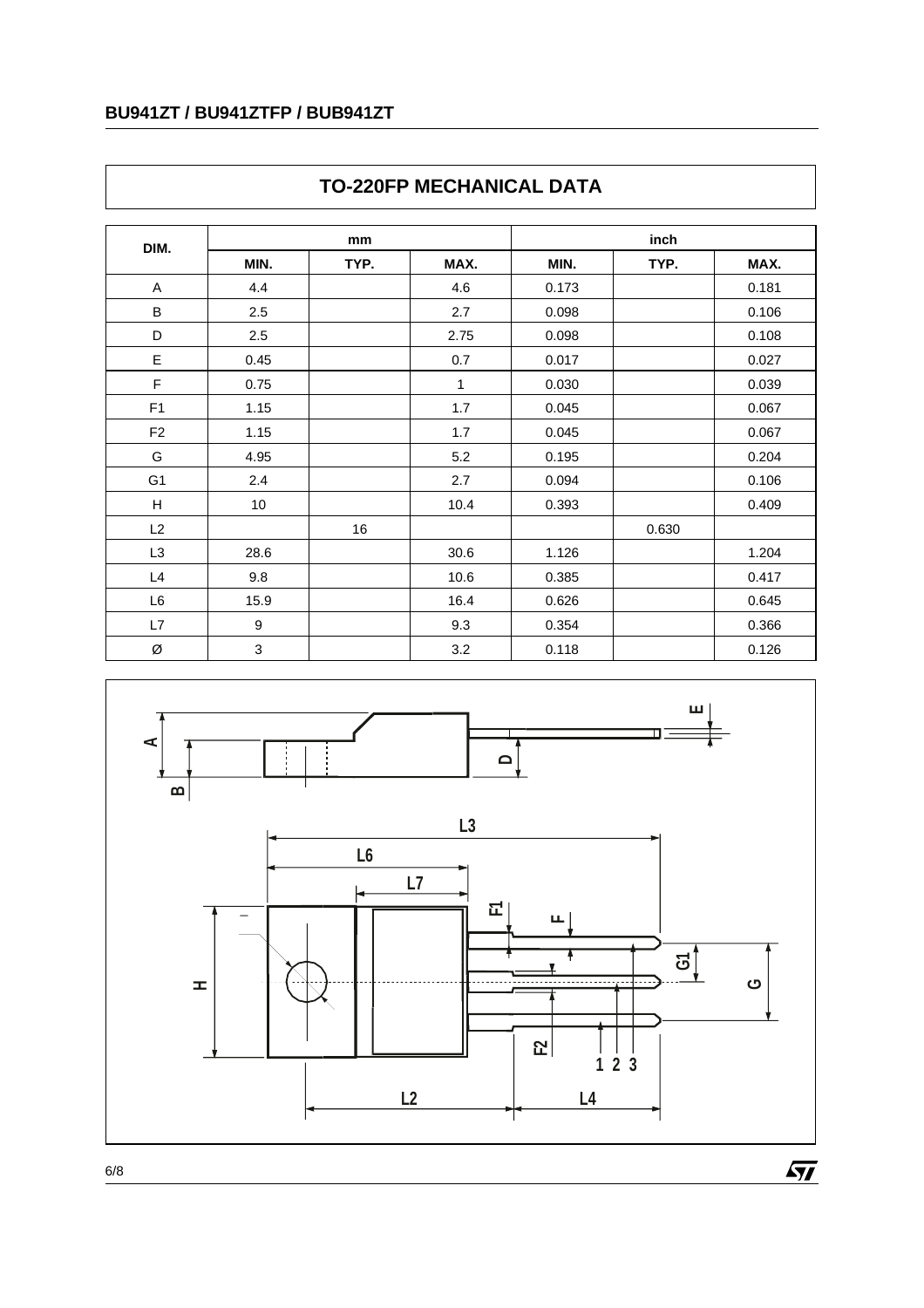| DIM.                      | mm   |      |       | inch  |      |       |  |
|---------------------------|------|------|-------|-------|------|-------|--|
|                           | MIN. | TYP. | MAX.  | MIN.  | TYP. | MAX.  |  |
| $\boldsymbol{\mathsf{A}}$ | 4.4  |      | 4.6   | 0.173 |      | 0.181 |  |
| A <sub>1</sub>            | 2.49 |      | 2.69  | 0.098 |      | 0.106 |  |
| $\sf B$                   | 0.7  |      | 0.93  | 0.027 |      | 0.036 |  |
| <b>B2</b>                 | 1.14 |      | 1.7   | 0.044 |      | 0.067 |  |
| $\mathbf C$               | 0.45 |      | 0.6   | 0.017 |      | 0.023 |  |
| C <sub>2</sub>            | 1.21 |      | 1.36  | 0.047 |      | 0.053 |  |
| D                         | 8.95 |      | 9.35  | 0.352 |      | 0.368 |  |
| E                         | 10   |      | 10.4  | 0.393 |      | 0.409 |  |
| G                         | 4.88 |      | 5.28  | 0.192 |      | 0.208 |  |
| L                         | 15   |      | 15.85 | 0.590 |      | 0.624 |  |
| L2                        | 1.27 |      | 1.4   | 0.050 |      | 0.055 |  |
| L3                        | 1.4  |      | 1.75  | 0.055 |      | 0.068 |  |

## **TO-263 (D<sup>2</sup> PAK) MECHANICAL DATA**



7/8